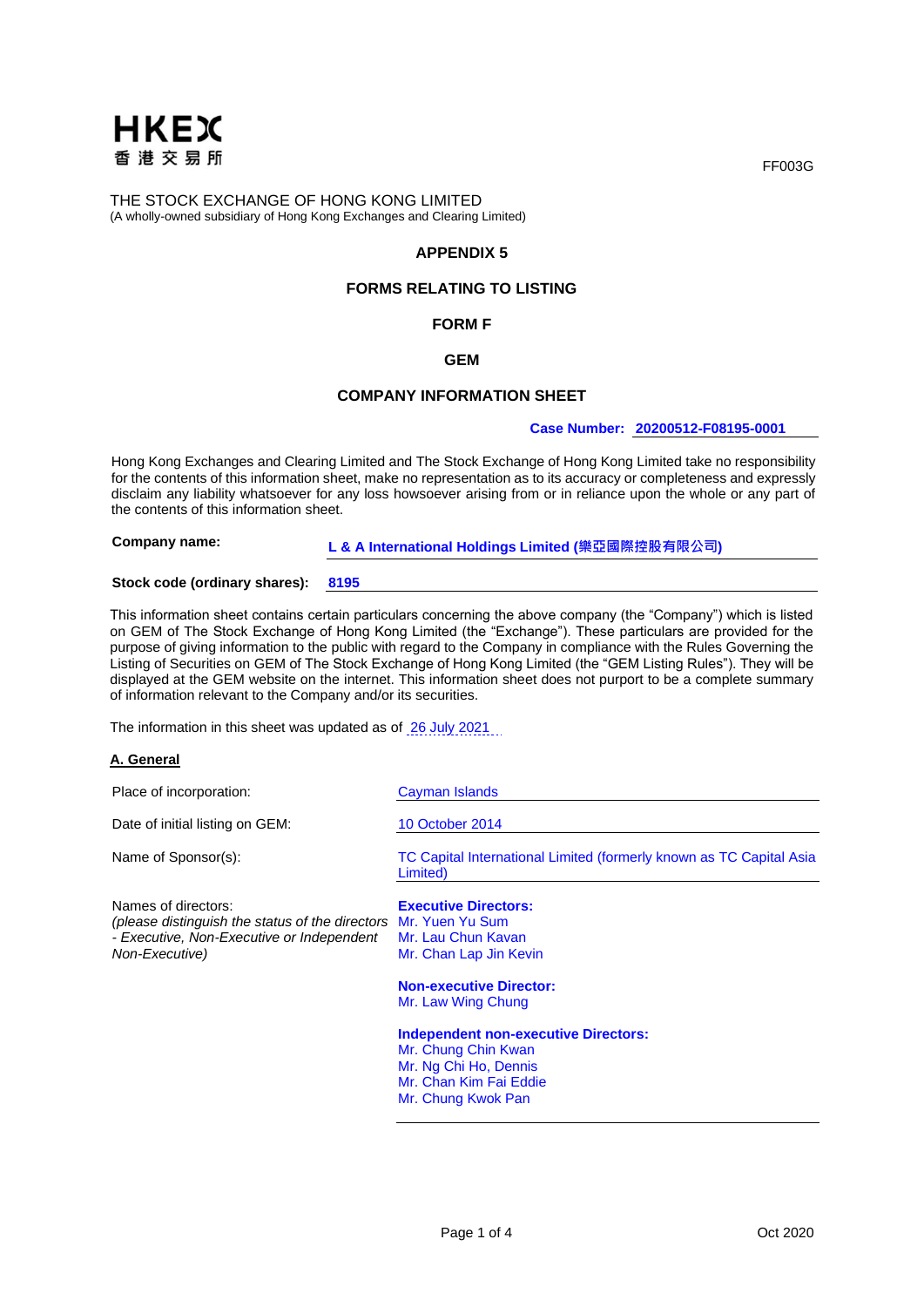| Name(s) of substantial shareholder(s):<br>(as such term is defined in rule 1.01 of the<br>GEM Listing Rules) and their respective<br>interests in the ordinary shares and other<br>securities of the Company | <b>Name</b>                                                                                                                                                                                                                              | <b>Capacity</b>                             | <b>No. of shares</b> | <b>Approximate</b><br>percentage of<br><i>issue shares</i> |
|--------------------------------------------------------------------------------------------------------------------------------------------------------------------------------------------------------------|------------------------------------------------------------------------------------------------------------------------------------------------------------------------------------------------------------------------------------------|---------------------------------------------|----------------------|------------------------------------------------------------|
|                                                                                                                                                                                                              | Poon Chi Ming                                                                                                                                                                                                                            | <b>Beneficial</b><br>owner                  | 246,296,296          | 13.82%                                                     |
|                                                                                                                                                                                                              | Lau Lan Ying                                                                                                                                                                                                                             | Interest<br>in<br>controlled<br>corporation | 236,314,000          | 13.26%                                                     |
|                                                                                                                                                                                                              | <b>Wong Kwan</b><br>Mo                                                                                                                                                                                                                   | Interest<br>in<br>controlled<br>corporation | 236,314,000          | 13.26%                                                     |
|                                                                                                                                                                                                              | <b>Strong Light</b><br><b>Investments</b><br>Limited                                                                                                                                                                                     | <b>Beneficial</b><br>owner                  | 213,693,000          | 11.99%                                                     |
| Name(s) of company(ies) listed on GEM or<br>the Main Board of the Stock Exchange within<br>the same group as the Company:                                                                                    | N/A                                                                                                                                                                                                                                      |                                             |                      |                                                            |
| Financial year end date:                                                                                                                                                                                     | 31 March                                                                                                                                                                                                                                 |                                             |                      |                                                            |
| Registered address:                                                                                                                                                                                          | <b>Maples Corporate Services Limited</b><br>P.O. Box 309, Ugland House<br>Grand Cayman, KY-1104<br><b>Cayman Islands</b>                                                                                                                 |                                             |                      |                                                            |
| Head office and principal place of business:                                                                                                                                                                 | 5/F World Interests Building,<br>8 Tsun Yip Lane, Kwun Tong,<br><b>Hong Kong</b>                                                                                                                                                         |                                             |                      |                                                            |
| Web-site address (if applicable):                                                                                                                                                                            | www.lna.com.hk                                                                                                                                                                                                                           |                                             |                      |                                                            |
| Share registrar:                                                                                                                                                                                             | Principal share registrar and transfer office in the Cayman<br><b>Islands:</b><br><b>Maples Fund Services (Cayman) Limited</b><br>PO Box 1093, Boundary Hall<br><b>Cricket Square</b><br>Grand Cayman, KY1-1104<br><b>Cayman Islands</b> |                                             |                      |                                                            |
|                                                                                                                                                                                                              | Branch share registrar and transfer office in Hong Kong:<br><b>Union Registrars Limited</b><br>Suites 3301-04, 33/F<br>Two Chinachem Exchange Square<br>338 King's Road<br>North Point, Hong Kong                                        |                                             |                      |                                                            |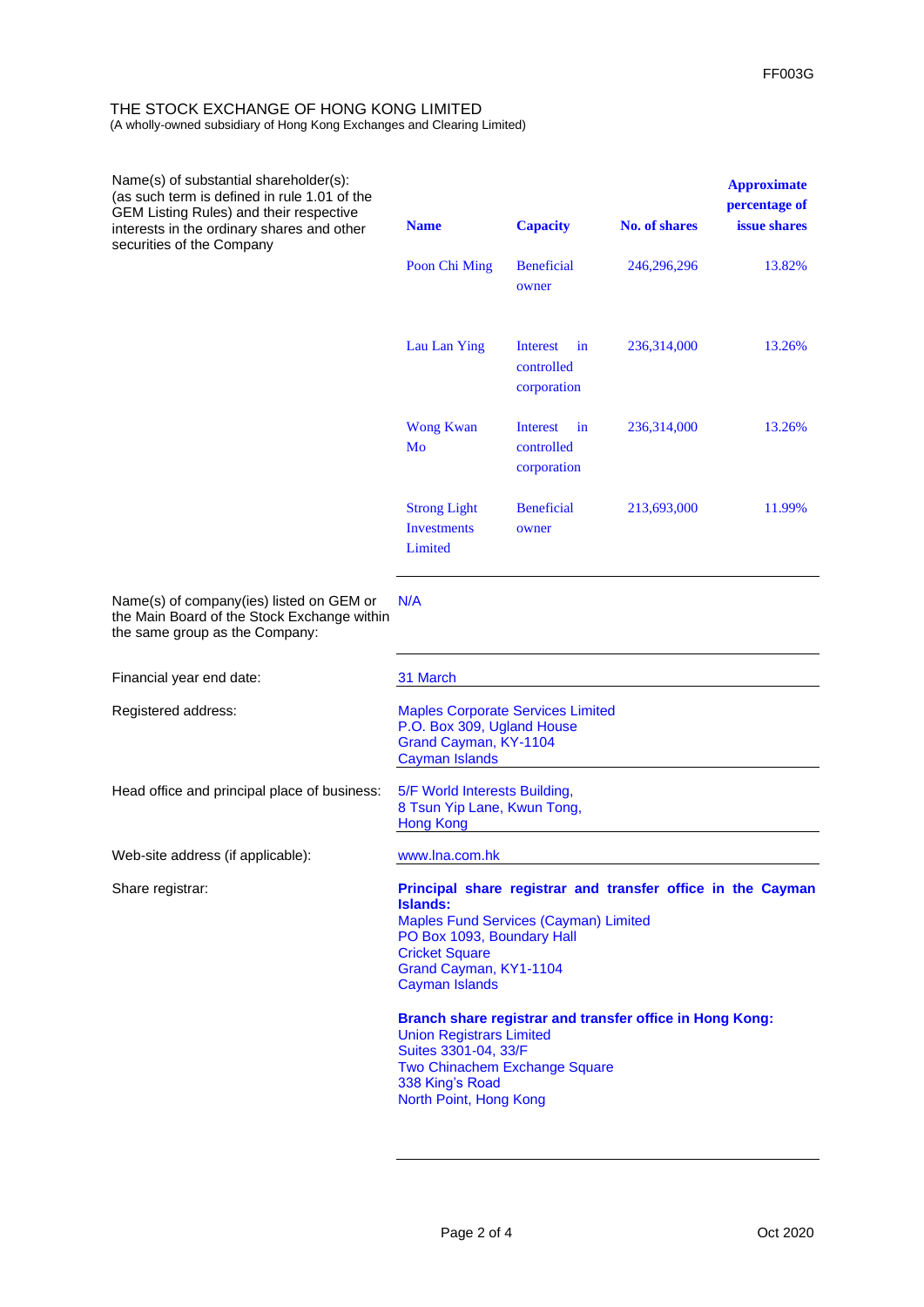| Auditors: | MCM (HK) CPA Limited     |
|-----------|--------------------------|
|           | 3/F., Parklane Building  |
|           | 233 Queen's Road Central |
|           | Hong Kong                |

# **B. Business activities**

*(Please insert here a brief description of the business activities undertaken by the Company and its subsidiaries.)*

The principal activities of the Group are manufacturing, sale and retailing of garment product, money lending, wholesaling of seafood, provision of financial quotient and investment education courses and property investment.

## **C. Ordinary shares**

| Number of ordinary shares in issue:                                                                           | 1,782,280,296 |
|---------------------------------------------------------------------------------------------------------------|---------------|
| Par value of ordinary shares in issue:                                                                        | HK\$0.0001    |
| Board lot size (in number of shares):                                                                         | 24,000        |
| Name of other stock exchange(s) on<br>which ordinary shares are also listed:                                  | N/A           |
| D. Warrants                                                                                                   |               |
| Stock code:                                                                                                   | N/A           |
| Board lot size:                                                                                               | N/A           |
| Expiry date:                                                                                                  | N/A           |
| Exercise price:                                                                                               | N/A           |
| Conversion ratio:<br>(Not applicable if the warrant is<br>denominated in dollar value of<br>conversion right) | N/A           |
| No. of warrants outstanding:                                                                                  | N/A           |
| No. of shares falling to be issued upon N/A<br>the exercise of outstanding warrants:                          |               |

### **E. Other securities**

Details of any other securities in issue.

*(i.e. other than the ordinary shares described in C above and warrants described in D above but including options granted to executives and/or employees).*

*(Please include details of stock code if listed on GEM or the Main Board or the name of any other stock exchange(s) on which such securities are listed).*

If there are any debt securities in issue that are guaranteed, please indicate name of guarantor.

Share options Date of grant: 14 July 2020 Number of share options outstanding: 10,000,000 Number of Shares issuable: 10,000,000 Exercise price: HK\$0.227 Validity period: 14 July 2020 to 13 July 2030

Date of grant: 26 March 2021 Number of share options outstanding: 127,992,000 Number of Shares issuable: 127,992,000